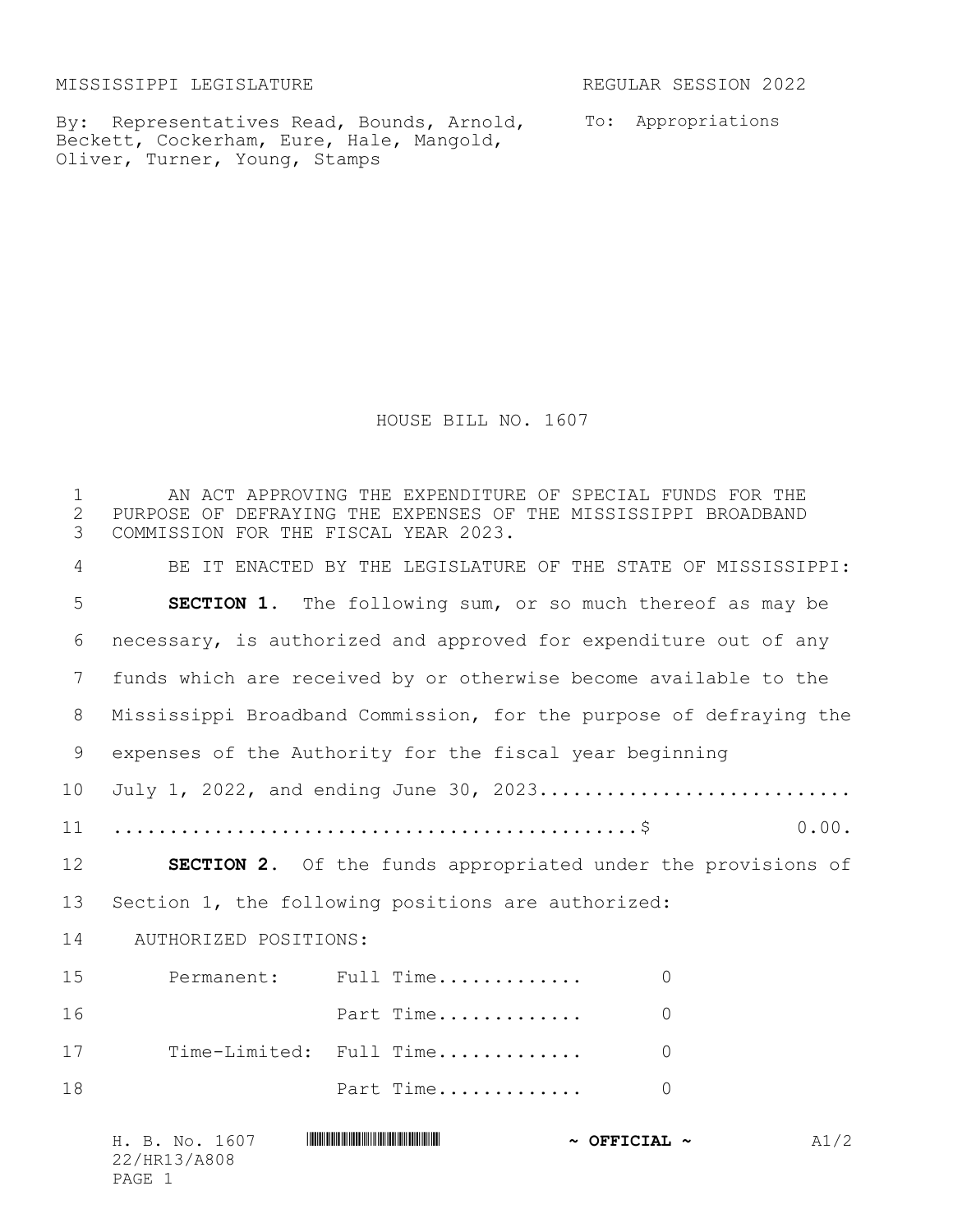Any transfers or escalations shall be made in accordance with the terms, conditions and procedures established by law.

 No general funds authorized to be expended herein shall be used to replace federal funds and/or other special funds which are being used for salaries authorized under the provisions of this act and which are withdrawn and no longer available.

 **SECTION 3.** It is the intention of the Legislature that the Mississippi Broadband Commission shall maintain complete accounting and personnel records related to the expenditure of all funds appropriated under this act and that such records shall be in the same format and level of detail as maintained for Fiscal Year 2022. It is further the intention of the Legislature that the agency's budget request for Fiscal Year 2024 shall be submitted to the Joint Legislative Budget Committee in a format and level of detail comparable to the format and level of detail provided during the Fiscal Year 2023 budget request process.

 **SECTION 4.** It is the intention of the Legislature that whenever two (2) or more bids are received by this agency for the purchase of commodities or equipment, and whenever all things stated in such received bids are equal with respect to price, quality and service, the Mississippi Industries for the Blind shall be given preference. A similar preference shall be given to the Mississippi Industries for the Blind whenever purchases are made without competitive bids.

H. B. No. 1607 \*HR13/A808\* **~ OFFICIAL ~** 22/HR13/A808 PAGE 2